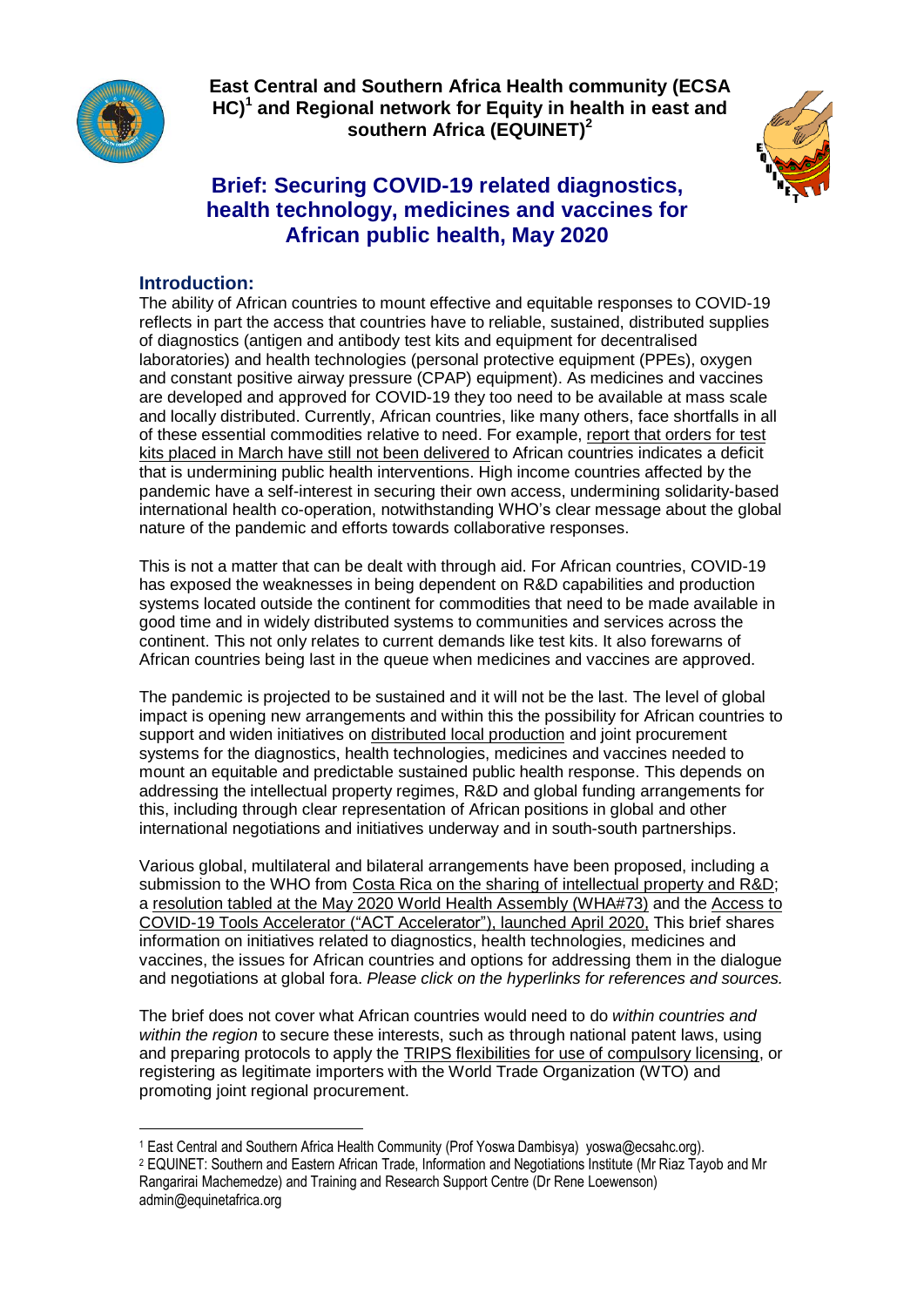## **International measures for COVID-19 related diagnostics, health technologies, medicines and vaccines**

There have been a series of international resolutions and initiatives that are pertinent for access to diagnostics, health technologies, medicines and vaccines for COVID-19.

**Equitable access:** The UN General Assembly (UNGASS) adopted Resolution 74/247 on 8 April 2020 ['International](file:///C:/Users/riazt/AppData/Local/Temp/Resolution%20A/RES/74/274%20Symbol%20A/74/L.56%2020%20Apr%202020,%20‘International%20Cooperation%20to%20Ensure%20Global%20Access%20to%20Medicines,%20Vaccines%20and%20Medical%20Equipment%20to%20Face%20COVID-19’,%20General%20Assembly%20of%20the%20United%20Nations,%2021%20April%202020,%20https:/www.un.org/pga/74/2020/04/20/international-cooperation-to-ensure-global-access-to-medicines-vaccines-and-medical-equipment-to-face-covid-19-2/) cooperation to ensure global access to medicines, vaccines and medical [equipment](file:///C:/Users/riazt/AppData/Local/Temp/Resolution%20A/RES/74/274%20Symbol%20A/74/L.56%2020%20Apr%202020,%20‘International%20Cooperation%20to%20Ensure%20Global%20Access%20to%20Medicines,%20Vaccines%20and%20Medical%20Equipment%20to%20Face%20COVID-19’,%20General%20Assembly%20of%20the%20United%20Nations,%2021%20April%202020,%20https:/www.un.org/pga/74/2020/04/20/international-cooperation-to-ensure-global-access-to-medicines-vaccines-and-medical-equipment-to-face-covid-19-2/) to face COVID-19 ' requesting the UN Secretary General in collaboration with WHO and other relevant UN agencies *"to identify and recommend options, including approaches to rapidly scaling manufacturing and strengthening supply chains that promote and ensure fair, transparent, equitable, efficient and timely access to and distribution of preventive tools, laboratory testing, reagents and supporting materials, essential medical supplies, new diagnostics, drugs and future COVID-19 vaccines, with a view to making them available to all those in need, in particular in developing countries*'. WHO and WTO have also called on governments to provide targeted investment, open access to clinical test results and shared relevant intellectual property rights to increase manufacturing capacity and open and transparent procurement regimes.

**Pooled rights to technology:** The Government of Costa Rica approached the WHO at the end of March 2020 to '*undertake an effort to pool rights to technologies that are useful for the detection, prevention, control and treatment of the COVID-19 pandemic'*. The proposal was for WHO to prepare a memorandum of understanding where states, non-profit institutions, industry and others could volunteer to sign a commitment to share rights in technologies and for a database of R&D activity related to COVID-19, including estimates of the costs of clinical trials and subsidies provided by governments and charities. This proposal would establish a technology pool with voluntary assignment of intellectual property rights over patented inventions and designs, regulatory test data, know-how, cell lines, copyrights and blueprints for manufacturing diagnostic tests, devices, drugs, or vaccines. It would prevent [exclusive](https://healthgap.org/rationale-for-supporting-costa-ricas-proposal-for-emergency-covid-19-technology-ip-pool-for-all-countries/) rights being a barrier to local [production](https://healthgap.org/rationale-for-supporting-costa-ricas-proposal-for-emergency-covid-19-technology-ip-pool-for-all-countries/) of products for COVID-19 and facilitate their manufacture on the basis of free or affordable licensing. The WHO Director General [endorsed](https://www.who.int/dg/speeches/detail/who-director-general-s-opening-remarks-at-the-media-briefing-on-covid-19---6-april-2020.) this proposal on 6 April. However as noted in the discussion on the ACT Accelerator below, key global actors have counter-proposed a mechanism that does not require this level of sharing. The Costa Rica proposal has potential to improve access to and local production of COVID-19 technologies. Pharmaceutical companies may, however, not sign up to it given their resistance to use the flexibilities in the WTO's Trade Related Aspects of Intellectual Property Rights (TRIPs) agreement on access to medicines.

**The ACT Accelerator:** On 24 April WHO issued what it called a "landmark collaboration" for "equitable global access to innovative tools for COVID-19 for all", the [Access](https://www.who.int/who-documents-detail/access-to-covid-19-tools-(act)-accelerator) to COVID-19 Tools Accelerator ("ACT [Accelerator"\).](https://www.who.int/who-documents-detail/access-to-covid-19-tools-(act)-accelerator) It involved WHO, the World Bank, vaccine and pharmaceutical industry groups, and external funders, including the Gates Foundation, Coalition for Epidemic Preparedness Innovations (CEPI), Welcome Trust and others. The ACT Accelerator is a global and time-limited collaboration to accelerate the development, production and equitable global access to new COVID-19 essential health technologies. A target of EUR 7.4 billion was [pledged](https://www.theguardian.com/world/2020/may/04/world-leaders-pledge-74bn-euros-to-research-covid-19-vaccine) for it. Various issues have already been raised on it. As it is "time bound", it suggests that commitments and collaborations will cease when the global *pandemic* is declared over by WHO, even if it remains an endemic issue for African countries. There is a divergence of views on what it actually covers: while South Africa and France both described it as encompassing diagnostics, antiviral drugs and vaccines at the launch, Germany and UK saw it as limited to vaccines. The general legal counsel of the CEPI said that the Costa Rica [proposal](https://greenworld.org.uk/article/patented-covid-19-vaccine-could-price-out-millions) above was '*not effective and not [necessary'](https://greenworld.org.uk/article/patented-covid-19-vaccine-could-price-out-millions)*, that pharmaceutical companies, biotech firms and academic labs will refuse to share their vaccine technologies and scientific processes and there is '*simply no time now'* to do anything different to the usual. Although WHO is part of the ACT Accelerator, its leadership is not clearly stated and there are concerns on its positioning and capacity to co-ordinate private pharmaceutical companies and foundations that have significantly larger budgets.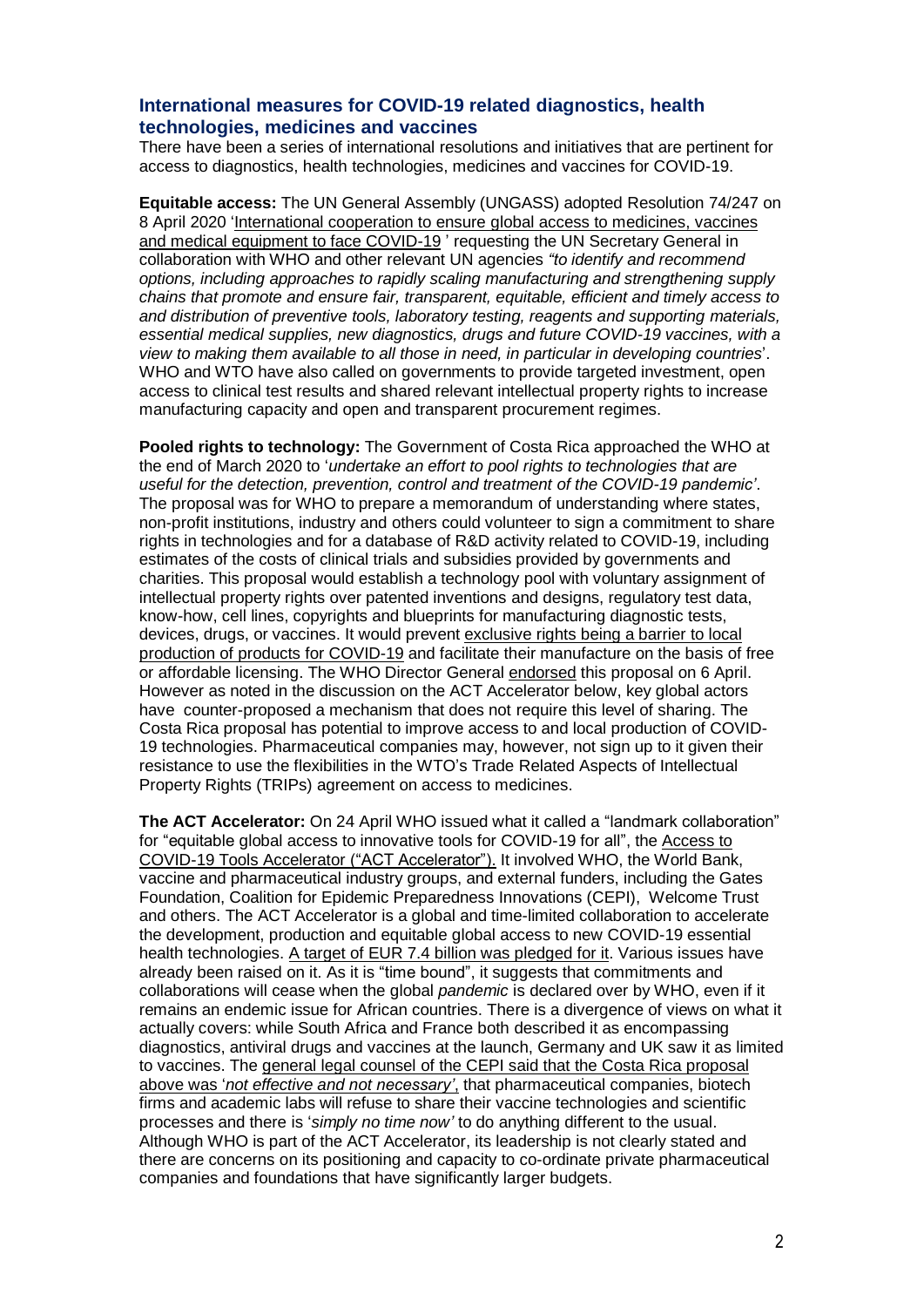**A resolution endorsed by countries at the May 18 World Health Assembly** session calls for a multilateral co-ordinated response, under the leadership of the WHO working with other UN organisations . It includes, among other things:

- a. in para 4 *the universal, timely and equitable access to, and fair distribution of, all quality, safe, efficacious and affordable essential health technologies and products, including their components and precursors, that are required in the response to the COVID-19 pandemic as a global priority, and the urgent removal of unjustified obstacles thereto, consistent with the provisions of relevant international treaties, including the provisions of the Agreement on Trade-Related Aspects of Intellectual Property Rights (TRIPS Agreement) and the flexibilities within the Doha Declaration on the TRIPS Agreement and Public Health;* and
- b. In para 7(12) for member states to *collaborate to promote both private sector and government-funded research and development, including open innovation, across all relevant domains, on measures necessary to contain and end the COVID-19 pandemic, in particular on vaccines, diagnostics, and therapeutics, and to share relevant information with WHO.*
- c. In para 9 (8), noting the UNGASS resolution 74/274 (outlined above) for the WHO Director General in consultation with countries, relevant international organizations, civil society, and the private sector, *to identify and provide options that respect the provisions of relevant international treaties, including the provisions of the TRIPS Agreement and the flexibilities within the Doha Declaration on the TRIPS Agreement and Public Health, to be used in scaling up development, manufacturing and distribution capacities needed for transparent equitable and timely access to quality, safe, affordable and efficacious diagnostics, therapeutics, medicines, and vaccines for the COVID-19 response, taking into account existing mechanisms, tools, and initiatives, such as the Access to COVID-19 Tools (ACT) Accelerator, and relevant pledging appeals, such as the Coronavirus Global Response pledging campaign.*

These statements and initiatives move in the direction of enabling the distributed local production, joint procurement and access to diagnostics, health technologies, medicines and vaccines that are critical for the response in African countries. However, there is need to avoid ambiguities, address gaps, ensure implementation of measures indicated, including to ensure that African countries access what is needed to protect public health. Notwithstanding these measures, and the establishment by the Africa Centre for Disease Control and Prevention (ACDC) of a digital purchasing platform to let African governments bulk order test supplies and protective equipment to improve the continent's negotiating position when bidding for supplies, the ACDC director, Dr John Nkengasong, said last [month](https://www.theguardian.com/global-development/2020/may/26/africa-concerned-over-lack-of-coronavirus-testing-kits) that "a collapse of global cooperation and a failure of international solidarity have shoved Africa out of the diagnostics market".

## **Issues in advancing African interests in global negotiations on diagnostics, health technology, medicines and vaccines**

As observed above, African countries face specific concerns in relation to the diagnostics, technologies, medicines and vaccines, with challenges in:

- Fair, equitable, transparent, efficient and timely access to relevant products.
- The level, timeliness, distribution and costs of supply relative to demand.
- Accessing technologies that provide for distributed provision, given situations of remote services and limited communication and transport, such as rapid diagnostic tests with high turnover and short processing times in decentralised laboratories.<sup>3</sup>
- The concentration of production in few large producers, mostly outside the continent implying use of foreign currency– or aid- to procure, with limited local manufacture in African countries or regions to reduce transport and supply chain issues.
- Disruptions to supply chains, where national preference results in export bans, seizures of health products, queues or delays in shipments as higher paying countries 'jump the queue'.

 $\overline{\phantom{a}}$ 

<sup>&</sup>lt;sup>3</sup> A specialized facility in Dakar, Senegal, a joint investment of the Institut Pasteur de Dakar and the UK government and private sector is developing "point of need" test kits that can diagnose Covid-19 in 10 minutes, with prototype test kits validated by specialists from UK, China, Malaysia and Brazil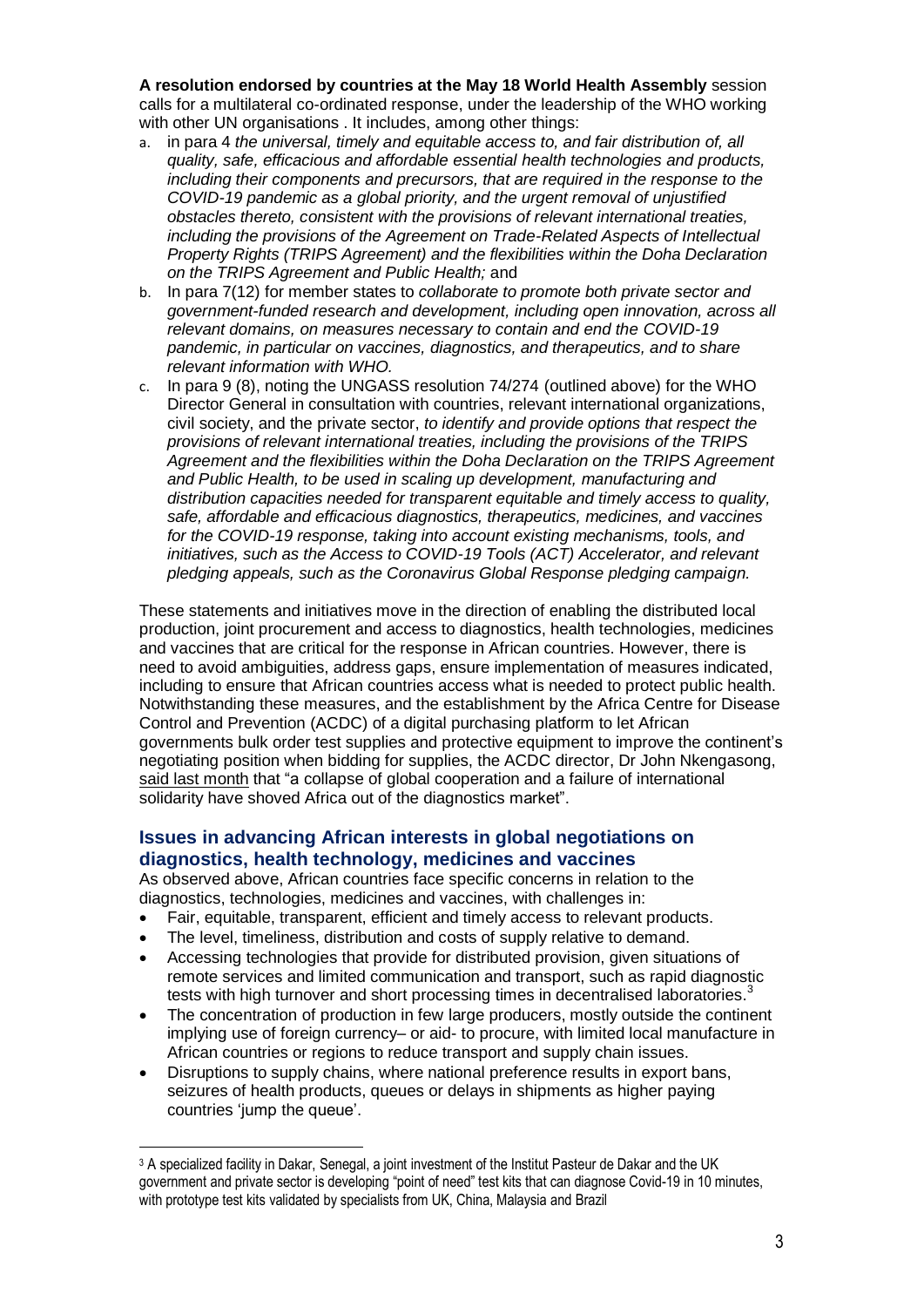Tariff reductions and reduced protections for domestic industry that have suited a global strategy of 'lowest-cost-production' but have led to a fall in 'uncompetitive' domestic production in the region, leaving ESA countries vulnerable in the global competition for products, limiting options for switching production lines or amplifying methods for scaling up local production of key technologies, such as medical visors for PPE, CPAP equipment for ventilation [assembled](https://intjem.biomedcentral.com/articles/10.1186/s12245-019-0224-0) from locally available equipment as is being done in Uganda and South Africa, for example. A UN [Economic](https://www.uneca.org/publications/covid-19-africa-protecting-lives-and-economies) [Commission](https://www.uneca.org/publications/covid-19-africa-protecting-lives-and-economies) for Africa (UNECA) report notes that *Africa is critically dependent on imported medicinal and pharmaceutical products. Every single African country is a net importer of these products and as much as 94% of Africa's total stock of pharmaceuticals are imported.* With at least 71 countries having imposed limitations or outright bans on exports of certain COVID-19 essential supplies, UNECA observe that this *puts access to these supplies in Africa in a perilous position*.

Many of these challenges stem from the lack of distributed production and weaknesses in health system distribution channels within the continent. Yet the capacity for local production does exist in low income countries. In the three months after the outbreak [Vietnam,](https://www.project-syndicate.org/commentary/vietnam-low-cost-success-against-covid19-by-hong-kong-nguyen-2020-04) a lower-middle income country, created through its local hospitals, research institutes and universities reliable platforms to track cases and produced vital commodities including low-cost test kits. There are already south-south partnerships on medicine production in the region, such as the joint pharmaceutical production venture between Quality Chemicals Uganda and CIPLA Limited India or the Brazil-Mozambique co-operation on antiretroviral production and UNECA has mapped potential production capacities on the continent (*Table 1*). A number of initiatives are underway to expand health technology production on the continent. For example, WHO [AFRO's](https://www.afro.who.int/news/who-africa-holds-first-hackathon-covid-19) first virtual ['hackathon'](https://www.afro.who.int/news/who-africa-holds-first-hackathon-covid-19) involved 100 leading innovators from across Africa yielded innovations for self-diagnosis using smartphones, fever screening, mapping tools and low-cost methods for health technologies. [UNIDO](https://www.unido.org/news/director-generals-message-member-states-unido-response-covid-19) in a joint initiative with WHO AFRO is also contributing technical expertise to retool factories to switch from traditional production lines and diversify into products needed for the response to COVID-19.

|                           | <b>Medicine</b> | <b>Medicine and</b><br><b>PPE</b> | <b>PPE</b> (incl.<br>equipment and<br>device producers | Other (hygiene,<br>oxygen, textile) | <b>Total</b>   |
|---------------------------|-----------------|-----------------------------------|--------------------------------------------------------|-------------------------------------|----------------|
| <b>Western subregion</b>  |                 |                                   |                                                        |                                     | 234            |
| Nigeria                   | 37              | 7                                 | 63                                                     | 39                                  | 146            |
| Ghana                     | 20              | 3                                 | 4                                                      | 1                                   | 28             |
| <b>Burkina Faso</b>       | 4               | $\overline{7}$                    | 7                                                      |                                     | 18             |
| Senegal                   | 10              |                                   |                                                        |                                     | 10             |
| Mali                      |                 | 8                                 |                                                        | $\overline{2}$                      | 10             |
| Sierra Leone              |                 |                                   |                                                        | $\overline{2}$                      | $\overline{2}$ |
| Benin                     |                 |                                   |                                                        | 4                                   | 4              |
| Guinea                    |                 |                                   |                                                        | 4                                   | 4              |
| Liberia                   |                 |                                   |                                                        | 4                                   | 4              |
| Côte d'Ivoire             | 1               |                                   | 1                                                      | 6                                   | 8              |
| <b>Central subregion</b>  |                 |                                   |                                                        |                                     | 15             |
| Gabon                     | 2               | 0                                 | 4                                                      | 5                                   | 11             |
| Congo                     |                 |                                   | $\overline{2}$                                         | $\overline{2}$                      | 4              |
| <b>Southern subregion</b> |                 |                                   |                                                        |                                     | 74             |
| South Africa              | 15              |                                   | 18                                                     | 28                                  | 61             |
| Malawi                    | 2               |                                   |                                                        |                                     | 2              |
| Mozambique                | 1               |                                   |                                                        |                                     | 1              |
| Zimbabwe                  | $\overline{2}$  | 1                                 |                                                        |                                     | 3              |
| Zambia                    | $\overline{0}$  | $\mathbf{0}$                      | 1                                                      | 6                                   | $\overline{7}$ |
| <b>Eastern subregion</b>  |                 |                                   |                                                        |                                     | 89             |
| Kenya                     | 16              | 11                                | 1                                                      | 12                                  | 40             |
| Ethiopia                  | 15              |                                   | 10                                                     |                                     | 25             |
| Uganda                    | 15              |                                   |                                                        | 5                                   | 20             |
| Sudan                     | 1               |                                   |                                                        |                                     | 1              |
| <b>UR of Tanzania</b>     | 3               |                                   |                                                        |                                     | 3              |
| <b>Northern subregion</b> |                 |                                   |                                                        |                                     | 119            |
| Egypt                     | 15              |                                   | 21                                                     | 10                                  | 46             |
| Morocco                   | 11              |                                   | 10                                                     | 10                                  | 31             |
| Algeria                   | 8               |                                   | $\overline{7}$                                         |                                     | 15             |
| <b>Tunisia</b>            | 10              |                                   | 7                                                      | 10                                  | 27             |
| <b>Total</b>              | 188             | 37                                | 156                                                    | 150                                 | 531            |

Table.1 UNECA report of Africa's capacity for domestic production of essential medical products by area of manufacturing and country. [\(UNECA,](https://www.uneca.org/publications/covid-19-africa-protecting-lives-and-economies) 2020:25)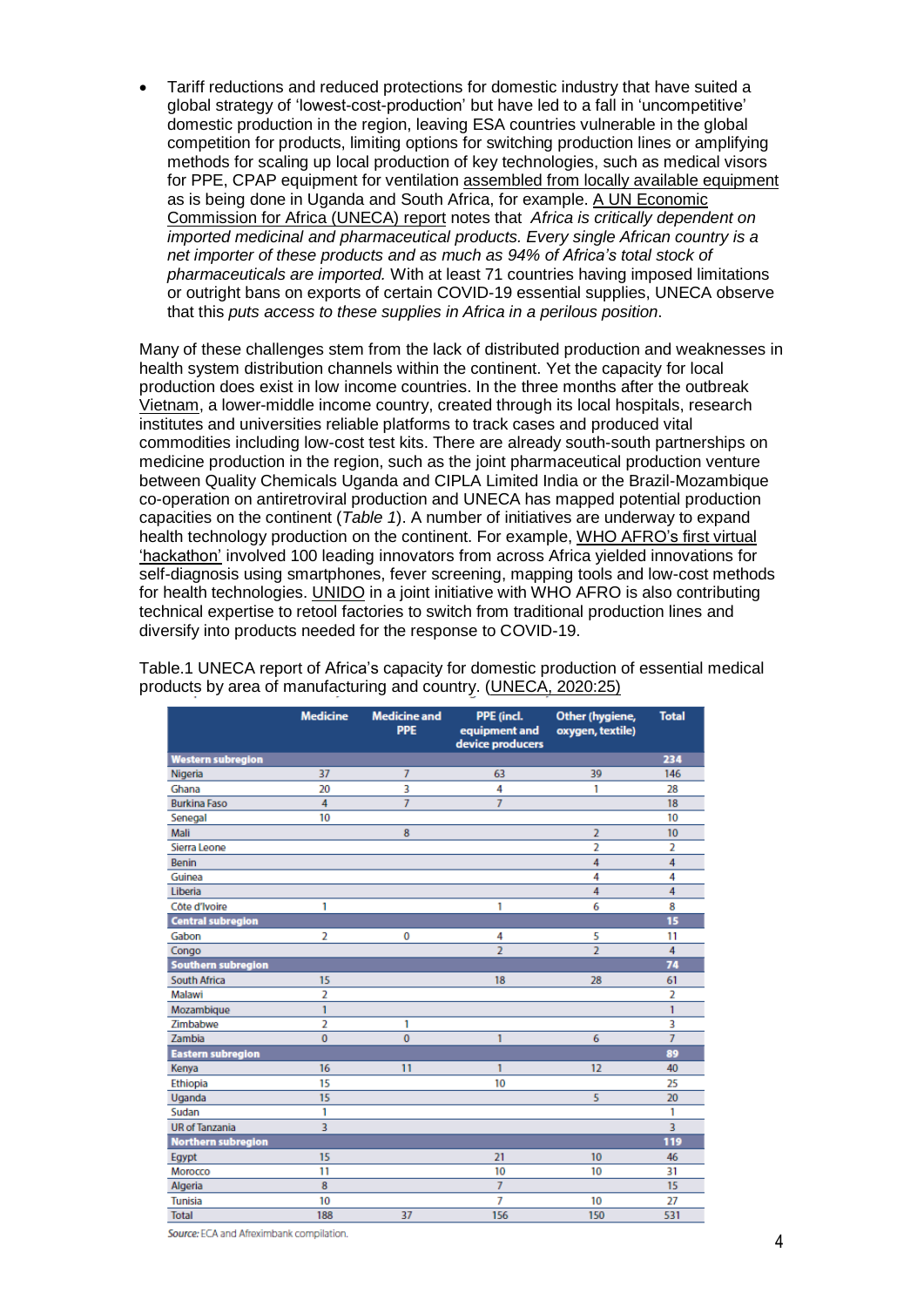*While there are short term interests in securing solidarity-based bilateral and multilateral resource streams to fund the import of all of these products in the interest of global health security, this cannot be at the cost of or substitute the current and longer term interest in building distributed domestic production capacities in the continent for diagnostics, health technologies, medicines and vaccines, not only to address health needs and have greater control over supply chains, but also as an economic asset, to generate employment, value addition and income in the continent.* Health development cannot be framed as an unaffordable cost for the continent, dependent on foreign aid. For sustainable development it must be configured as an investment and source of value. COVID-19 offers an opportunity to advance this, with clear evidence from successful examples in Asian countries<sup>4</sup> of the benefit of doing so for management of both the health and economic implications of COVID-19.

For African countries this thus raises key interests in global diplomacy and international co-operation that have short-, medium- and long-term implications for responses to COVID-19, future pandemics and indeed the promotion of health and wellbeing in the continent more generally. This section articulates these and how they are, are not, and could be addressed in the key global negotiations underway.

#### **1. Securing solidarity-based bilateral and multilateral resource streams:**

There will be bilateral and multilateral aid flows for COVID-19. The questions they raise for African countries relate to whether they:

- a. Set problematic conditionalities, such as for purchase of non-generic commodities; constraints to use of TRIPS flexibilities, etc;
- b. support a distributed and co-ordinated systems response;
- c. facilitate investment in or state procurement of locally-produced technologies;
- d. facilitate regional joint procurement and distribution strategies;
- e. co-invest in management of public sector supply chain management.

Generally, however, African countries have an interest in not relying on aid flows for a public health emergency like COVID-19. The UN Economic [Commission](https://www.bloomberg.com/news/articles/2020-03-29/africa-is-two-to-three-weeks-away-from-height-of-virus-storm) for Africa has [indicated](https://www.bloomberg.com/news/articles/2020-03-29/africa-is-two-to-three-weeks-away-from-height-of-virus-storm) that almost half of the funds needed for prevention, health services and safety net measures could come from waiving interest [payments](https://www.bloomberg.com/news/articles/2020-03-23/africa-needs-waiver-on-44-billion-interest-bill-to-combat-virus) to multilateral institutions. African finance ministers have thus called for the [suspension](https://www.uneca.org/stories/african-finance-ministers-call-coordinated-covid-19-response-mitigate-adverse-impact) of debt interest payments, and for waiving the principal debt for fragile states. An immediate emergency economic stimulus of US\$100 billion could in part be met by a waiver of all interest payments on public debt and sovereign bonds, estimated at US\$44 billion for 2020. African countries have rejected free market conditionalities being associated with any debt relief, fiscal or aid packages, especially given that this demand is in direct contrast to the protectionism and sharp rise in state [intervention](https://www.odi.org/) taking place in high income countries, despite their prior opposition to these measures in global forums. On 14 April the IMF [Executive](https://www.imf.org/en/News/Articles/2020/04/13/pr20151-imf-executive-board-approves-immediate-debt-relief-for-25-countries?fbclid=IwAR2iD1xlbPFaxLgZz2GElwnI-o4mWXlqRRLD7UBX7-FgFP5Ut-dIg5H3B3A) board approved [immediate](https://www.imf.org/en/News/Articles/2020/04/13/pr20151-imf-executive-board-approves-immediate-debt-relief-for-25-countries?fbclid=IwAR2iD1xlbPFaxLgZz2GElwnI-o4mWXlqRRLD7UBX7-FgFP5Ut-dIg5H3B3A) debt service relief for 25 of the IMF's member countries under its Catastrophe Containment and Relief Trust to cover their IMF debt obligations for the next six months. This came in the form of US\$500 million in grant-based debt service relief, supported by contributions from the U.K, Japan, China, the Netherlands and others. Of the 25 countries, 18 are in Africa, so this does not cover all African countries that need this fiscal relief. Further, it only covers 6 months when the financial recovery and public health demands will go well into 2022 and it only allocates 10% of the estimated US\$100bn raised for African countries. African countries have thus called for a [new](https://unctad.org/en/PublicationsLibrary/gds_tdr2019_covid2_en.pdf) [significant](https://unctad.org/en/PublicationsLibrary/gds_tdr2019_covid2_en.pdf) allocation of between \$500 bn to \$1 trillion of Special [Drawing](https://www.imf.org/en/About/Factsheets/Sheets/2016/08/01/14/51/Special-Drawing-Right-SDR) Rights, the IMF's reserve asset that, importantly, carry no policy conditions. Yet here too there is a disadvantage as Sub-Saharan African countries currently collectively only receive about 5% of this allocation because the rights are allocated according to country's IMF quotas (voting rights). [UNCTAD](https://unctad.org/en/pages/newsdetails.aspx?OriginalVersionID=2315) has thus called for high income countries to contribute the unneeded portion of their share of special drawing rights to a fund to support low income countries. South Africa's Institute for [Economic](https://www.dailymaverick.co.za/article/2020-03-23-sweeping-economic-interventions-called-for-in-sa-amid-coronavirus-pandemic/) Justice have also indicated that more predictable and meaningful forms of development aid need to be sourced through solidarity taxation and greater contribution from wealthy enterprises.

 $\overline{\phantom{a}}$ 

<sup>4</sup> Such as China, South Korea, Vietnam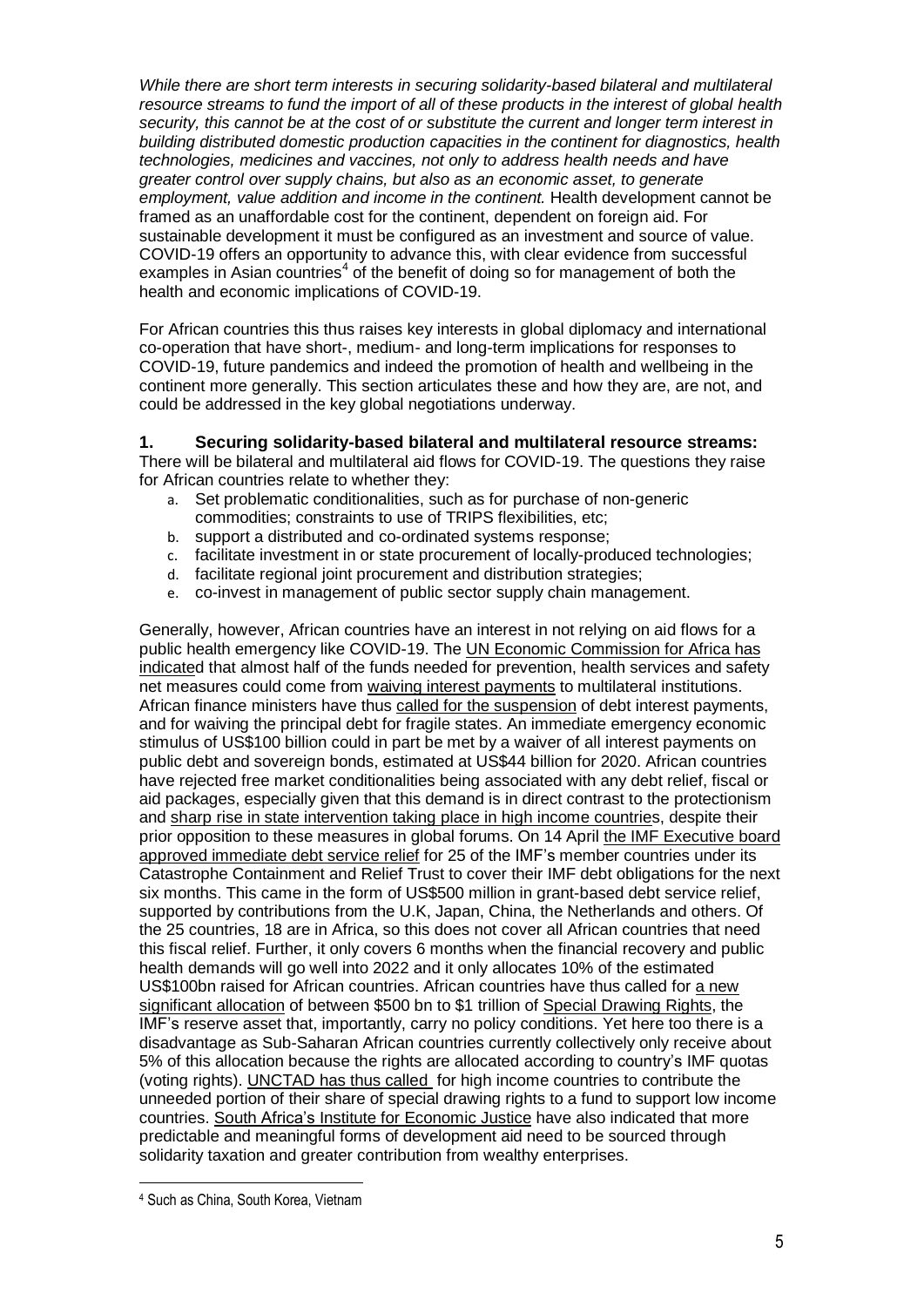The WHA#73 [Resolution](https://apps.who.int/gb/ebwha/pdf_files/WHA73/A73_R1-en.pdf) on COVID-19 endorsed the WHO's Strategic Preparedness and Response Plan and called for the WHO DG to report on funding allocated and gaps and results achieved, particularly in relation to support given to countries, noting that WHO itself needs sustainable funding from its member states. African countries will, however, also need to take up the resourcing of public health needs in other forums (UN, IMF and the development banks) given the significantly greater domestic resources identified above that are needed to manage the impacts of COVID-19 and the longer term costs to health, food security and the SDG commitments if these are not addressed.

# **2. Using existing TRIPS flexibilities**

Member states have the authority to use TRIPS flexibilities when this is necessary to protect public health and to promote access to medicines and African countries have declared COVID-19 a public health emergency. The last time these were considered for this purpose was to accelerate the production of anti-retrovirals (ARVs) for HIV and AIDS.

The TRIPS provision for [compulsory](https://www.wto.org/english/thewto_e/minist_e/min01_e/mindecl_trips_e.htm.) licencing can be provided for and exercised as a mandatory provision in national laws and multilateral agreements, in contrast to some of the more voluntary options proposed in the pooled patent proposal from the EU and the ACT Accelerator, and [compulsory](https://www.twn.my/title2/intellectual_property/info.service/2020/ip200303.htm) licenses have already been used in Chile, Ecuador and Israel for COVID-19 related [medicines.](https://www.twn.my/title2/intellectual_property/info.service/2020/ip200303.htm) A South [Centre](https://www.southcentre.int/wp-content/uploads/2020/04/RP-107.pdf) guide provides information on how to use these flexibilities for procurement and production of patent-protected diagnostics, health technologies, medicines and vaccines. The World [Intellectual](https://www.wipo.int/covid19-policy-tracker/#/covid19-policy-tracker/access) Property [Organisation](https://www.wipo.int/covid19-policy-tracker/#/covid19-policy-tracker/access) (WIPO) has set up a COVID-19 tracker to monitor the use of intellectual property flexibilities and policies in all countries.

The WHA#73 [Resolution](https://apps.who.int/gb/ebwha/pdf_files/WHA73/A73_R1-en.pdf) on COVID-19 in para 8(2) includes provision for existing mechanisms for voluntary pooling and licensing of patents to facilitate timely, equitable and affordable access to diagnostics, medicines and vaccines, *consistent with the provisions of relevant international treaties, including the provisions of the Agreement on Trade-Related Aspects of Intellectual Property Rights (TRIPS Agreement) and the flexibilities within the Doha Declaration on the TRIPS Agreement and Public Health.* Notably the United States [disassociated](https://apps.who.int/gb/statements/WHA73/PDF/United_States_of_America2.pdf) itself from operative paragraphs 4, 8.2 and 9.8 that referred to the TRIPS Agreement and the 2001 Doha Declaration on the TRIPS Agreement and Public Health, arguing that the wording of these paragraphs "send the wrong message to innovators who will be essential to the solutions the whole world needs". It further provided its interpretation of the reference in operative paragraph 8.2 to "existing mechanisms for voluntary pooling … of patents" limiting it to voluntary mechanisms existing before the COVID-19 pandemic, not new or proposed "patent pooling" mechanisms created in response to the pandemic. This forewarns of potential conflict over these interpretations at the WTO Ministerial, postponed to a future date.

## **3. Enabling open innovation and sharing of intellectual property (IP)**

There is a need to make a distinction between what is needed to produce existing products for COVID-19, discussed in the next subsection, and what is needed for products which are anticipated and in development, such as vaccines and some therapeutics. This subsection discusses the latter. The current regime for R&D and innovation is not appropriate for the enormity of the challenge COVID-19 poses. It links R&D efforts to the ability of innovators to charge high prices for their products and acts as a barrier to the scale of public health response needed for the pandemic, especially for African and other low-income countries and communities globally. With the widest possible efforts on innovation needed, it cannot be "business as usual".

The Costa Rica proposal to WHO noted earlier explicitly calls for the *voluntary* assignment of intellectual property rights over patented inventions and designs, regulatory test data, know-how, cell lines, copyrights and blueprints for manufacturing diagnostic tests, devices, drugs, or vaccines in a voluntary emergency Technology Intellectual Property Pool [TIPP] that will accelerate scientific discovery, technology development, proof of safety/efficacy/quality, and broad sharing of the benefits of scientific advancement and its applications in furtherance of the right to health. Even where African countries are not the primary R&D developers of diagnostics, vaccines or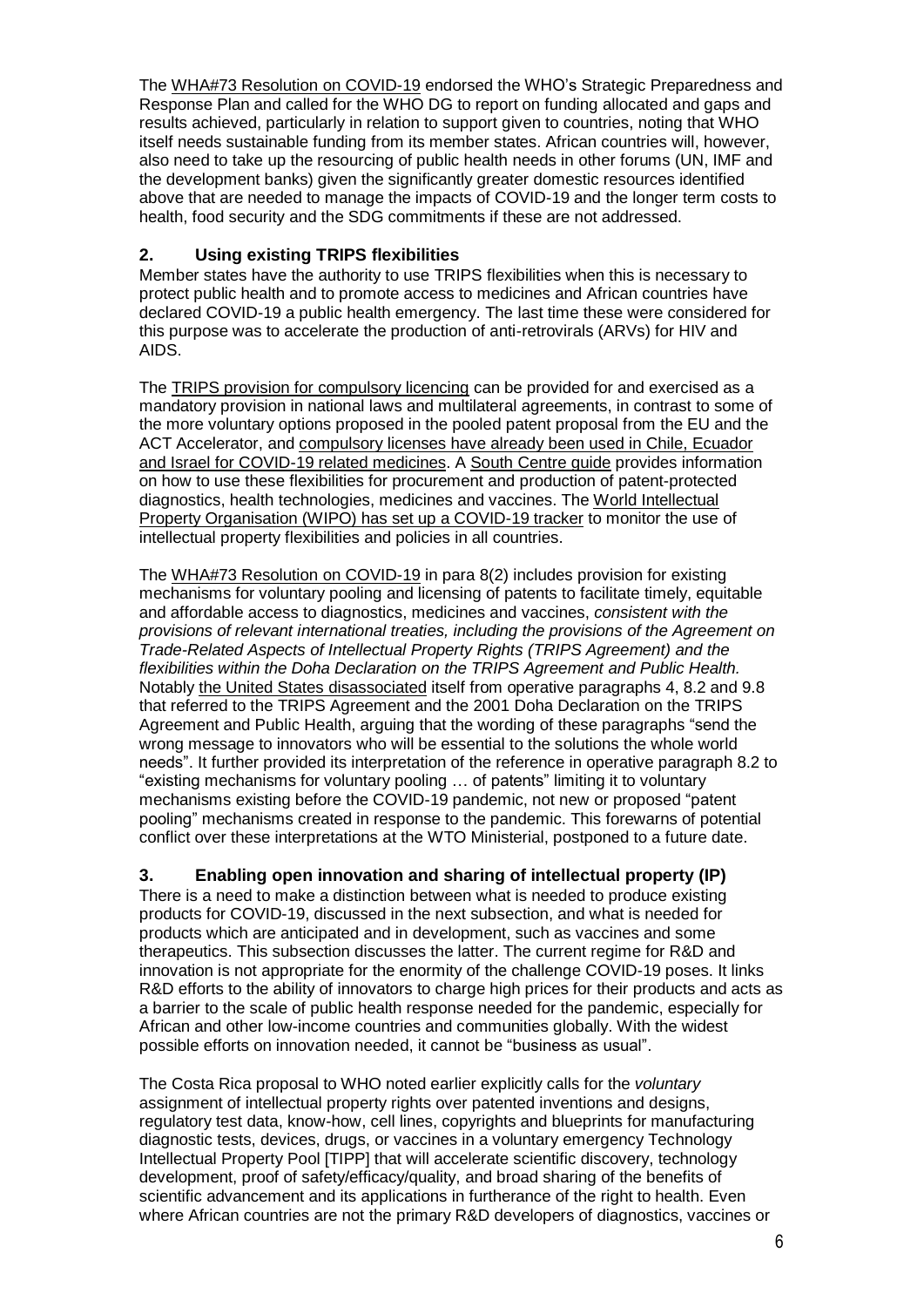medicines, a TIPP enables accelerated access, distributed manufacture and onward context relevant innovations to accelerate the response and save lives. There are already open science measures underway in sharing viral [genomes,](https://www.sciencedaily.com/releases/2020/01/200131114748.htm) sharing early [research](https://www.who.int/bulletin/volumes/98/3/20-251561.pdf) data, in joint clinical trials such as the WHO Solidarity trial of [treatments,](https://www.sciencemag.org/news/2020/03/who-launches-global-megatrial-four-most-promising-coronavirus-treatments) particularly that funded by public sectors. The ACT Accelerator initiative is silent on the issue of intellectual property. Such sharing would enable others to collaborate and solve the problems or take forward innovations.

Participation in these technology pools is voluntary, with technology owners expected to share their technology and know-how within the pool by choice. However, some technology holders, especially from the private sector, may place restrictions on the use of their technologies, such as to exclude some countries or certain R&D activities. Some of these conditions may also influence manufacturing with a view to restrict competition in the marketplace. Such restrictions may be contrary to the purpose of the pool. Therefore, the participation should be based on *ex-ante* (prior) conditions and should not be based on negotiated contracts. Patent holders may patent small improvements as part of the original strategy of obtaining maximum patents on a single molecule or technology, hindering both innovation and manufacturing. While these patents might not be valid in all WHO member states, donating these or pending applications to the pool is insufficient [for](https://medicineslawandpolicy.org/2020/05/the-e-7-4-billion-for-covid-19-product-and-vaccine-development-needs-a-few-strings-attached/) the full scope of what is needed for [innovation](https://medicineslawandpolicy.org/2020/05/the-e-7-4-billion-for-covid-19-product-and-vaccine-development-needs-a-few-strings-attached/) and access.

While what vaccines or medicines receive regulatory approval is not yet clear, unless the ACT Accelerator addresses intellectual property and national- level export prohibitions, ESA countries may not access the vaccines that they need, notwithstanding promises of equitable access in the WHA#73 resolution. Furthermore, the provisions should cover the full scope of diagnostics, health technologies, medicines and vaccines. Over 260 civil society organizations have thus written to the UN [Secretary-General](https://www.twn.my/title2/health.info/2020/hi200423.htm) and WHO Director-[General](https://www.twn.my/title2/health.info/2020/hi200423.htm) to operationalize fair and equitable benefit sharing for COVID-19- related medical products, as intended in the UN [Convention](https://www.cbd.int/abs/) on Biological Diversity and the Nagoya [Protocol.](https://www.cbd.int/abs/) The gains made in ensuring access to R&D effort, for the production of vaccines or other technologies will not only be relevant for COVID-19 but for preparedness for the next pandemics that will surely occur.

#### **4. Enabling open manufacturing and distributed production**

The evidence is clear that for COVID-19, as for other epidemics, the effectiveness of the public health response depends on access to health products that are made available, affordable and equitably and timeously distributed to where they are needed. African countries face challenges in all these respects related primarily to manufacturing, production infrastructure, skills and know-how. The global supply chains for medicines, reagents, health technologies are integrated and a few locations in high income countries have gained primacy, with a decline in distributed local production. COVID-19 has revealed this situation to be a major weakness. It has shown that in relation to vital health commodities, decisions based on lowest cost, prices, cost/benefit or return on investment analyses that lead to importation rather than local or regional production in Africa can leave the continent without adequate and affordable access to health technologies and that in a pandemic the key issue is rapid scale up of availability of the products. Yet in the early responses to COVID-19 when it mattered most, supply chains were broken by national [preference](https://www.wto.org/english/tratop_e/covid19_e/trade_related_goods_measure_e.htm;%20and%20‘WTO%20COVID-19:%20Measures%20Affecting%20Trade%20in%20Services) preventing exports or access to African countries and impediments in scaling up production due to gaps in supply chains such as for APIs and reagents.

A number of issues raised in the previous discussion on intellectual property apply to enabling open manufacture. Patents can pose barriers during the [commercial](https://msfaccess.org/research-references-diagnostics-intellectual-property-and-market-monopoly-landscape) [manufacturing](https://msfaccess.org/research-references-diagnostics-intellectual-property-and-market-monopoly-landscape) stage. While research exceptions available in national laws may allow R&D activities to be carried out without the permission of patent holders, it is when countries move to manufacture that the patent rights discussed earlier may be invoked. Any mechanism should function therefore as a platform to promote both open innovation and open manufacturing and participation in these open platforms should be based on certain norms to promote both open innovation and open manufacturing. The participants, both the provider of technology and the user, should agree to an open innovation policy which should include obligations to share further improvements back to the open platform along with enhancing access to technologies, whether diagnostics,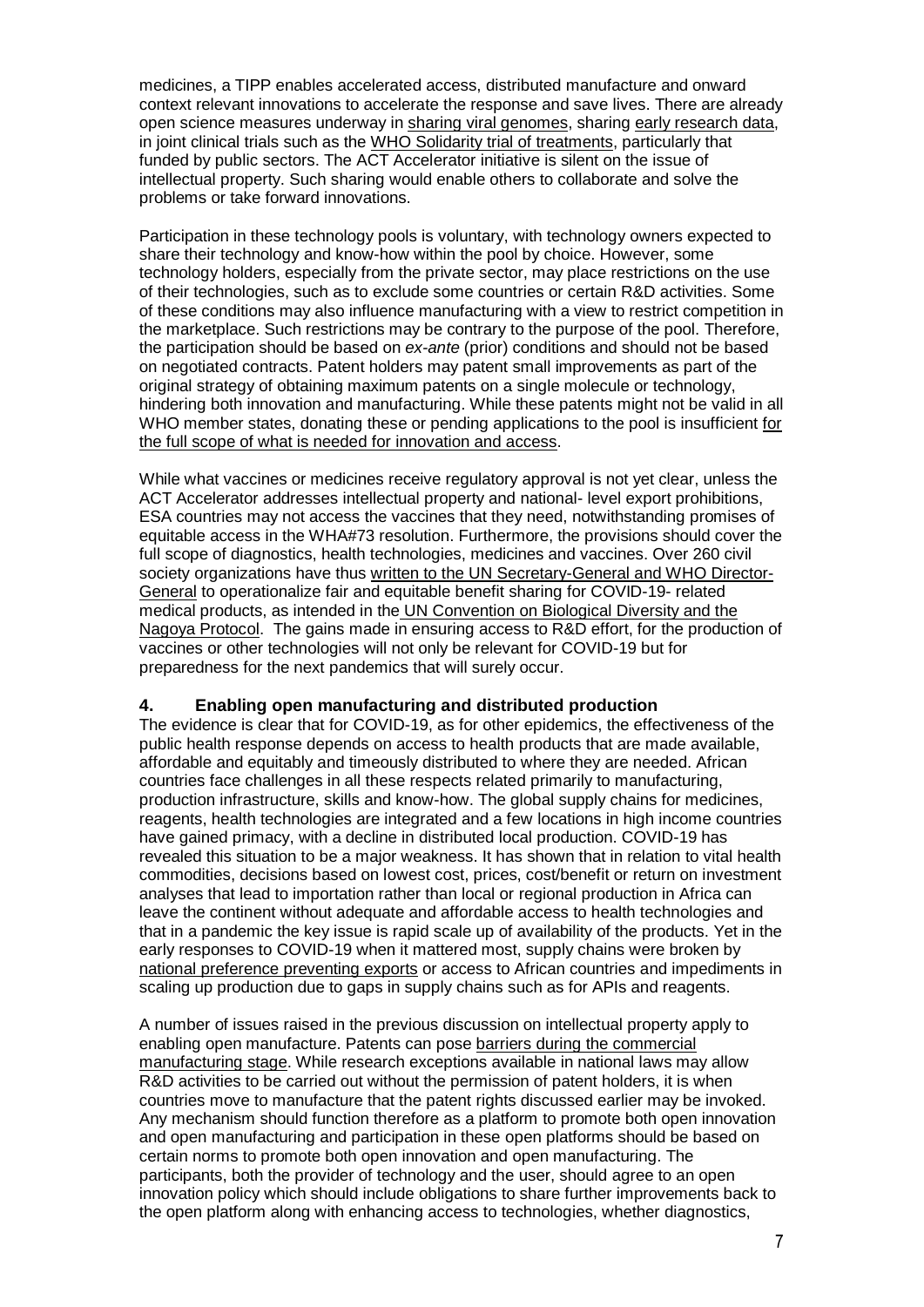health technologies, medicines or vaccines at affordable price to people and governments, in line with the recommendations of the WHO [Consultative](http://www.who.int/phi/cewg_report/en/) Expert Working Group on Research and [Development.](http://www.who.int/phi/cewg_report/en/)

Such sharing needs an agency to coordinate and prioritize innovation or to hand-hold the manufacturing, and to prequalify manufacture and verify quality of products. This role needs to lie in multilateral public control in the WHO and not be subject to interests of particular private enterprises or specific countries. There have been challenges in WHO implementing this but in the current context of COVID-19 as a global pandemic, WHO has the legitimacy, representation and transparency to play this role. A civil society initiative to monitor the R&D into [vaccines](https://www.twn.my/title2/health.info/2020/hi200504.htm) to support accountability and transparency in this area also needs to be strengthened and supported. There is thus some concern on whether WHO indeed has this central, coordinating/leading role in the ACT Accelerator, considering its presence as just one of multiple stakeholders, including private pharmaceutical bodies, in its governance, and the expansion of other funding initiatives not under the WHO. This raises concerns previously identified by African countries on the low level of member contributions to WHO relative to funding from non-state institutions, exacerbated now by the withholding of funds by the USA.

#### **Proposals and options for global health engagement**

The issues raised in this brief indicate areas of progress and barriers in current global platforms and proposals for advancing African interests on effective access to diagnostics, health technologies, medicines or vaccines, in relation to resource streams, using existing TRIPS flexibilities for national and regional procurement and production, and on measures for open innovation and open manufacturing, particularly for the latter to support local or regional production for the distributed response needed. The issues point to the need for public agency-driven multilateralism to enable this and raise concerns on whether this is being eroded.

This section makes proposals for African countries to secure regional and global collective interests in responding to COVID-19 and pandemics generally, within the four areas above.

#### **1. Securing solidarity-based bilateral and multilateral resource streams:**

The COVID-19 pandemic calls for international solidarity, for application of the public health precautionary principles and for equity in national and global resources to be directed to need and to protect life in all countries. The public health response to COVID-19 needs to be planned, distributed and sustained. For this to happen there is need for resources to be locally and nationally available, without conditionalities for interests that have no relationship to the effective public health response.

In the dialogue within the UN and international finance institutions support, solidarity and self-determination call for support for the African government calls for appropriate and unconditional finance; debt cancelation and moratoria on repayments of interest and capital to free up domestic resources for public health needs; a fairer distribution of IMF Special Drawing Rights for African countries; and stimulus packages that addresses the challenges without causing harm to production systems and capacities in African countries. While these measures are not the responsibility of health sectors, there is need for health sectors to play a role in showing the immediate public health need, but also the longer-term health need generated by economic impacts, and to show the effective use of these resources for public health.

In inputs to the draft WHA#73 resolution, Zambia and Tanzania called for debt relief. Cameroon, on behalf of the Africa Group of diplomats in Geneva called for debt relief or forgiveness to help countries cope with the impact of COVID-19, for African countries to channel more limited financial resources towards the emergency response and to invest in health system strengthening to prevent future outbreaks and safeguard livelihoods of millions of vulnerable people. The final WHA#73 resolution did not make a direct call for debt relief, despite recognising the repercussions for poverty and development gains, and *the impact of high debt levels on countries' ability to withstand the impact of the COVID-19 shock.* The call for debt relief thus remains directed at the IMF, World Bank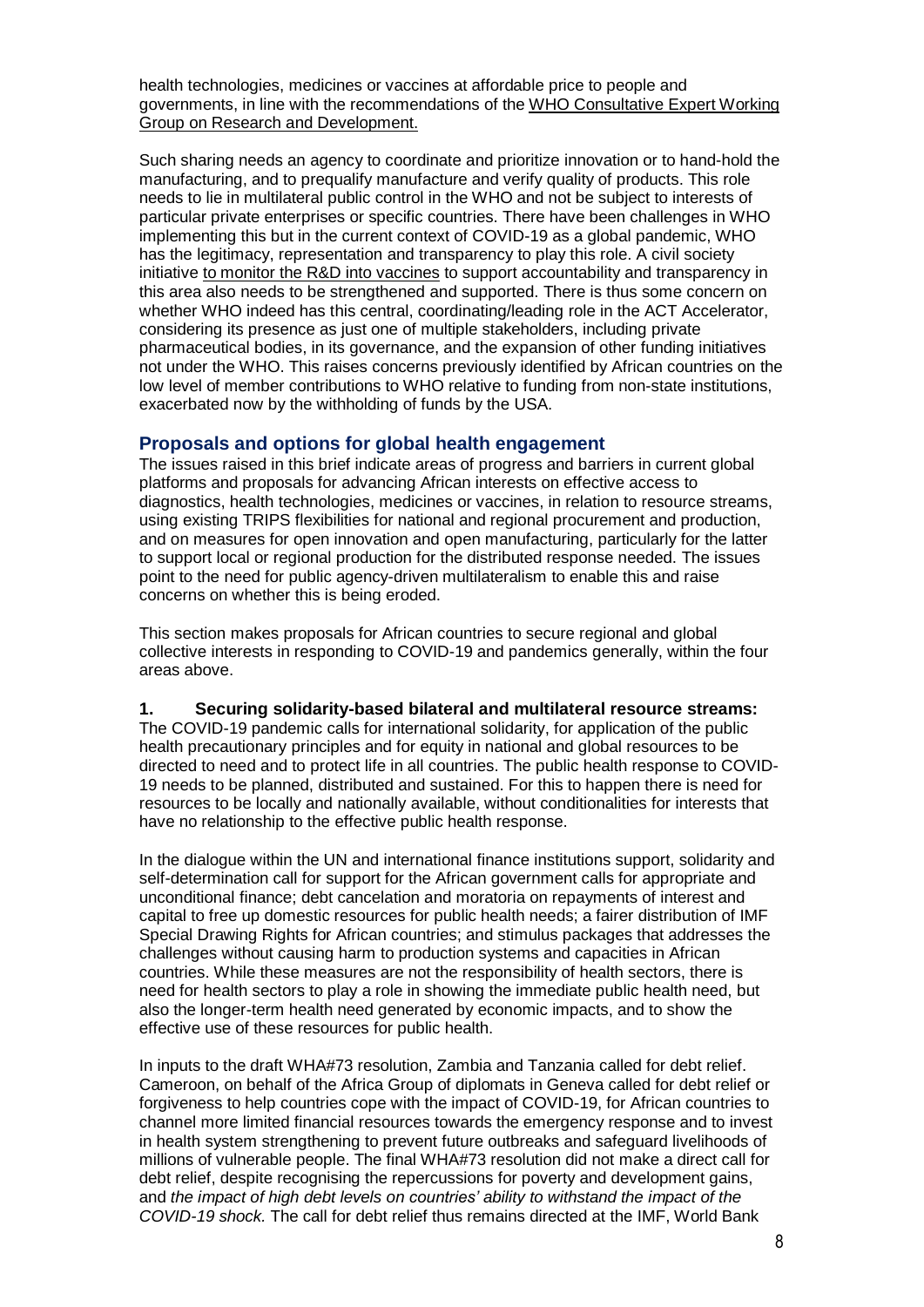and development banks, and at the G8 countries. Chinese President Xi Jinping announced at the WHA China's readiness to implement the Debt Service Suspension Initiative of G20 for the poorest countries. There is scope for others to follow suit.

African countries and health sectors can also negotiate for financial measures to:

- a. not include problematic conditionalities, such as for purchase of non-generic commodities; constraints to use of TRIPS flexibilities;
- b. enable public sector support for a distributed and co-ordinated systems response;
- c. include binding commitments to measures and to the supply of diagnostics, health technologies, medicines and vaccines products for COVID-19, ensure that any flexibilities provided to countries include African countries and that measures are included to deal with any practical impediments to this;
- d. facilitate investment in or state procurement of locally-produced technologies and regional joint procurement and distribution strategies;
- e. co-invest in management of public sector supply chain management, specifically geared to resource poor settings;
- f. involve civil society and other non-state actors nationally and multilateralism with WHO as the lead global health institution in these wider platforms; and,
- g. report on the distribution and use of global funds, their allocation relative to health need; and their use in building national capacities to produce and distribute products at affordable cost and to where they are most needed.

## **2. Using existing TRIPS flexibilities**

African countries need to ensure that their legal rights to access patents and other flexibilities related to intellectual property under the TRIPs agreement are safeguarded and available, including by having enabling legislation to use them.

Countries have had difficulty in the past in using their legal rights. WHO already has a resolution on use of these flexibilities in Resolution WHA67.6 of 24 May 2014 for viral hepatitis. This has been restated for COVID-19 in the WHA#73 resolution in para 8(2) noted earlier, notwithstanding the weaknesses in the implementation of Resolution WHA67.6..

Furthermore, given the scale of challenge posed by COVID-19, African countries could strengthen these proposals by including commitments that countries must not be prevented in any way from exercising the TRIPS flexibilities in any other agreement or platform, and that where needed, these flexibilities be operationalised to facilitate joint procurement. The African Union should support when its member states use these flexibilities in production or R&D for the use of protected knowledge (IP) or information.

As noted above, given the US objections to the measures included in the WHA#73 Resolution on COVID-19, African countries and others will need to ensure that in any bilateral and multilateral negotiations, including at the WTO, their right is protected to fully apply and remove obstacles to the application of the provisions of international treaties that provide flexibilities in relation procurement and production of diagnostics, health technologies, medicines and vaccines required for the response to the COVID-19 pandemic, including without reservation the inclusion and use as necessary of national legislative mechanisms to use of the flexibilities contained in the TRIPS Agreement. Further, there should be technical assistance in the use of these flexibilities when needed, in accordance with the Global Strategy and Plan of Action on Public Health, Innovation and Intellectual Property.

#### **3. Enabling open innovation and sharing of intellectual property**

Countries have already taken extraordinary measures in their responses to epidemics, particularly to COVID-19. The principles driving innovation and sharing of innovation for diagnostics, health technologies, medicines and vaccines for COVID-19 cannot be based on the existing model linking research effort with high monopoly prices for novel health products. Open innovation and open production offer an alternative more supportive of the public health response. It maximises effort, with participants all operating with the highest knowledge and technical evidence possible. This implies in particular that publicly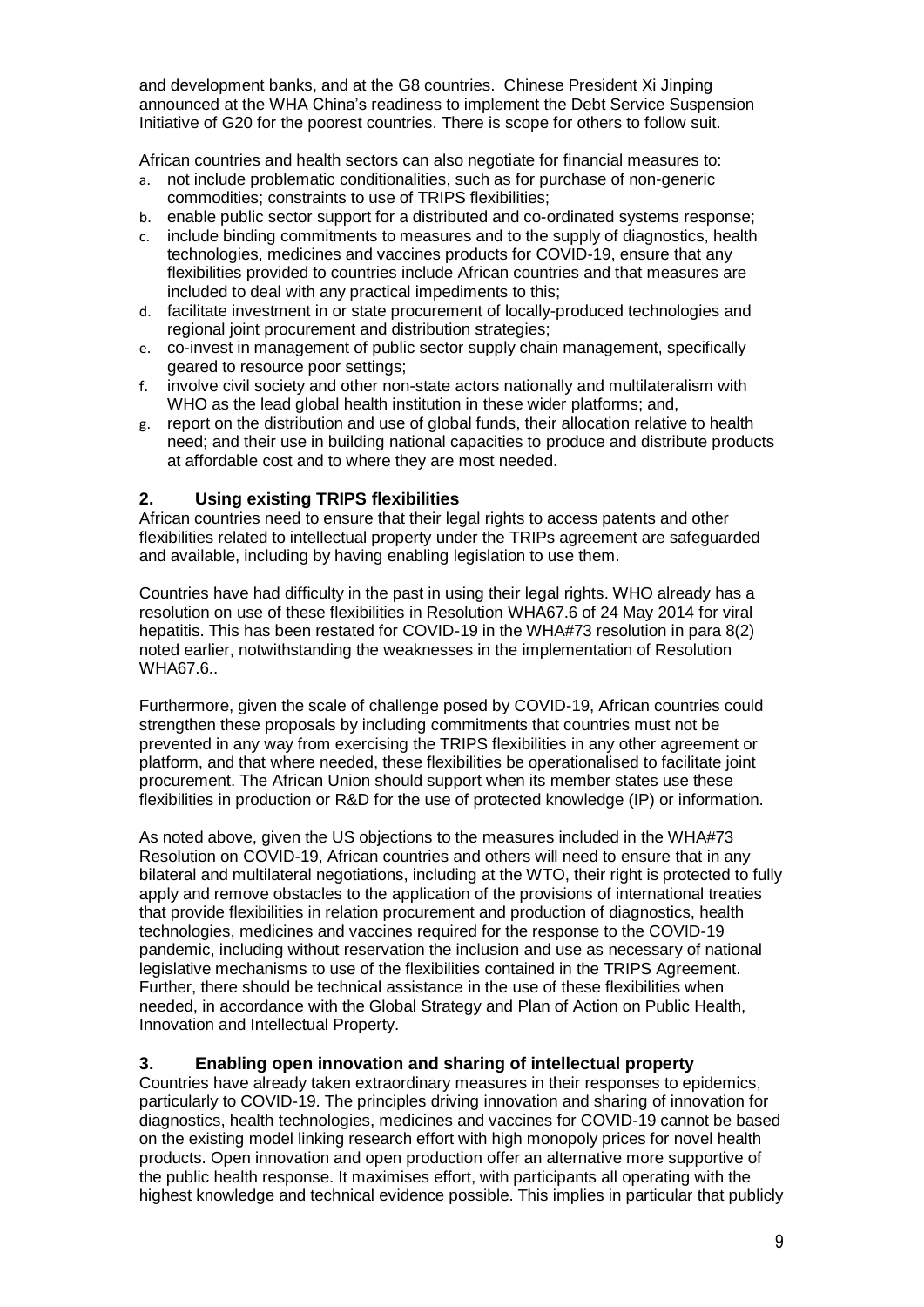funded R&D be treated as a global public good and that all publicly funded innovation, whether in whole or part, be freely and openly available to the global community.

Various ways have been recommended for this for diagnostics, health technologies, medicines and vaccines that may resonate with African interests. They include for:

- a. WHO to create an open innovation platform on these products for COVID-19.
- b. WHO to develop an online panel of experts to review these inputs, refine the research findings and facilitate the filling in of knowledge and research gaps.
- c. WHO to convert its R&D Blue Print into a dynamic online platform, allowing public and private institutions, academics, individual researchers to publicly share their R&D research, data, related to virus, epidemiological studies, epidemic prevention control, health products such as vaccines and medicines, accompanied by measures for and sharing of rigorous evaluation and peer review.
- d. Any such open innovation platform aggregate existing knowledge, be dynamic and interactive allowing for sharing of COVID-19- related R&D outcomes and for peer review and wider input in the scientific community.
- e. Participation in open innovation or patent pooling initiatives be explicitly based on *exante* conditions and not on negotiated contracts.
- f. WHO to take the leading role of co-ordinating agency in such an open innovation platform at global/ multilateral level, including in the platform for the ACT Accelerator.

The silence on these matters in the WHA#73 resolution implies that the intention of the UNGASS Resolution 74/274 noted earlier still needs to be addressed in relation to:

- Sharing COVID-19 related knowledge, technology and know-how, research and development outcomes, lessons learned, data, materials and commodities globally and across countries;
- Promoting R&D models that delink the cost of new R&D from the prices of diagnostics, medicines and vaccines across all relevant domains, ensuring that publicly funded research and development outcomes are considered global public goods that are accessible, available and affordable to all states; and
- Working collaboratively at all levels to develop, test, scale-up production and ensure timely equitable distribution of safe, effective, quality diagnostics, medicines and vaccines for the COVID-19 through non-exclusive worldwide competitive licensing.

#### **4. Enabling open manufacturing and distributed production**

A distributed supply of diagnostics, health technologies, medicines and vaccines needs to be supported by a level of local or regional production, to avoid the supply chain problems noted in *Section 3*. Every crisis is a threat for some and an opportunity for others. A lens for scrutiny of measures proposed in global platforms is whether they will leave African countries more or less advanced in terms of a self-determined local/ regional production capacity for these essential health products, the terms on which access is granted to protected technologies and to support adequate and affordable distributed and timely access.

This calls for an open manufacturing model for production of a list of essential products, sharing the technical specifications, designs and other necessary inputs for production. Immediate priorities could be PPE, diagnostics, CPAP equipment and oxygen and other relevant therapeutics and medicines, reagents and medical devices. At the global level, WHO has a role in identifying the list of essential products, creating a platform for open manufacturing to promote public and private sector and research institutions sharing of specifications, designs and related information to facilitate open manufacturing. The platform may also provide pharmacopeia standards, analytical methods, appropriate limits for testing and assessing the active pharmaceutical ingredients, excipients and finished products.

For African countries it implies:

- a. Including the extent to which measures/proposals increase and build on manufacturing and [manufacturing](https://www.mckinsey.com/industries/public-sector/our-insights/should-sub-saharan-africa-make-its-own-drugs) capabilities distributed around the continent.
- b. How finance is made available locally, nationally and regionally and blended with international resources and various forms of international collaboration to enable manufacture and public national and regional procurement of health technologies.